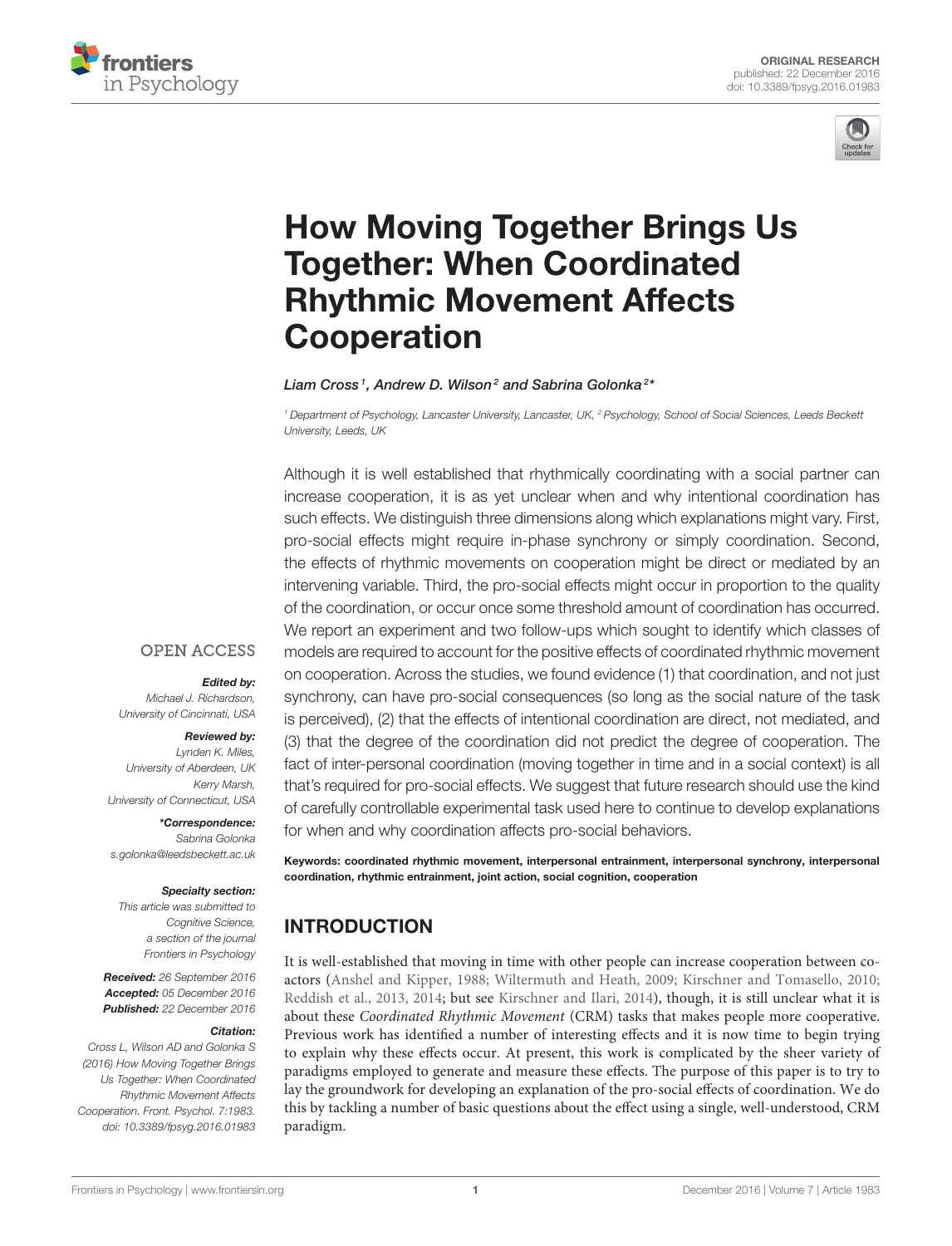In this paper we consider some classes of model that could characterize how coordination impacts cooperation. These models vary along three dimensions: (1) whether increased cooperation depends on in-phase synchrony  $(S+)$  or coordination, more generally (S−), (2) whether the relationship between social coordination and cooperation is direct (D+) or mediated (D−), and (3) whether cooperation varies in proportion to coordination at the individual level  $(P+)$ , or whether there is a threshold effect (P−). The first dimension relates to whether synchronous (in-phase) movements are necessary to impact cooperation, or whether other coordinations (e.g., anti-phase) can also affect cooperation. The second dimension concerns whether there is a direct path between social coordination and cooperation, or whether this relationship is mediated by other factors, such as group cohesion (e.g., Wiltermuth and Heath, [2009\)](#page-12-0). The third dimension concerns whether there is a linear relationship between coordination and cooperation at the level of individual participants, or whether pro-social benefits obtain (and then remain more or less constant) after a certain threshold in coordination is reached. These models are, themselves, descriptive rather than explanatory. However, this work moves us further down the road toward explanation by explicitly identifying the features that any future explanatory model must possess. We first discuss the dimensions of interest in more detail below with reference to the existing evidence from the literature in favor of particular classes of models. We then summarize our choice of movement task and explain how it enables us to test the dimensions of interest, thereby helping us home in on essential features that an explanatory model of the pro-social effects of intentional coordination must possess.

## IN-PHASE SYNCHRONY VS. COORDINATION (S+ VS. S−)

Movements are coordinated when two rhythmically moving limbs (oscillators) move so as to maintain some relative phase with respect to one another. Movements are synchronous when those limbs move in-phase (i.e., at 0◦ relative phase). During inphase movements, the two oscillators move in the same direction at the same time. During anti-phase (180◦ relative phase) movements, each oscillator moves in the opposite direction as its partner at the same time. Throughout this work the term synchrony is used to refer to in-phase movements only (in line with the general literature on coordination, e.g., [Kelso, 1995\)](#page-12-5), although elsewhere anti-phase has sometimes been treated as an example of synchrony (e.g., [Miles et al., 2010\)](#page-12-6). Our definition of synchrony was chosen in order to allow us to easily discriminate between strict in-phase synchronization and other forms of coordination (i.e., anti-phase). Technically, successfully moving so as to maintain *any* relative phase (from 0 to  $360^\circ$ ) is an instance of a coordinated rhythmic movement (although there are well known limits to the coordinations humans can produce without extensive training; [Kelso, 1995\)](#page-12-5). The question is whether the pro-social effects of coordination reported in the literature, are actually restricted to cases where the coordination is in-phase (synchronous movements).

If coordination, generally, and not just in-phase synchrony, has positive consequences on cooperation, then the effects should be obtained following coordination at any relative phase. We currently lack evidence to support this idea because the majority of tasks used to test the pro-social effects of coordination rely exclusively on in-phase coordination (and, to our knowledge, our experiment is the first work to address the effects of anti-phase coordination on cooperation, specifically). Those that have employed anti-phase conditions have found mixed evidence concerning whether anything besides in-phase synchrony impacts social variables (e.g., [Miles et al., 2010;](#page-12-6) Cirelli et al., [2014;](#page-11-1) [Sullivan et al., 2014\)](#page-12-7). To begin disambiguating the effects of in-phase synchrony from the effects of coordination more generally, Experiment 1 explicitly compares the effects of in-phase and anti-phase coordination on post-task cooperation.

## DIRECT VS. INDIRECT EFFECT (D+ VS. D−)

The effect of coordination on pro-social variables is indirect if coordination must impact an intervening variable (e.g., group cohesion) or coincide with a causally relevant variable (e.g., social context) in order to affect cooperation. If this is the case, then coordination only has positive consequences for pro-social variables by virtue of its effect on something like group cohesion or by providing the opportunity to engage in a certain type of social context. In contrast, the effect of coordination on prosocial variables could be direct. If the relationship is direct then coordination would not need to impact an intervening variable or coincide with another causally relevant variable to influence cooperation.

The literature, to date, is conflicted concerning directness. We first consider evidence for a mediating variable between coordination and cooperation. Research has focused exclusively on two potential mediators—group cohesion and self-otheroverlap. Group cohesion is the feeling of being on the same team and being emotionally connected with other group members. [Wiltermuth and Heath \(2009\)](#page-12-0), [Wiltermuth \(2012\)](#page-12-8) found that levels of post-task group cohesion were related to the social effects of coordination, though others (e.g., [Reddish et al.,](#page-12-2) [2013;](#page-12-2) [Lumsden et al., 2014;](#page-12-9) [Dong et al., 2015\)](#page-12-10) found no such relationship. The discrepancy in results may be, at least, partially explained by differences in how group cohesion was conceptualized and measured. [Reddish et al. \(2013\)](#page-12-2) grouped emotional connection, trust and self/other overlap (the extent of self-rated overlap between oneself and others) into a single construct, which was termed group cohesion, after factor analysis suggested they all tap a similar construct. [Wiltermuth \(2012\)](#page-12-8), on the other hand, measured group integrators only (i.e., perceived closeness, connectedness and similarity to the group) and labeled the construct emotional connection (see also Wiltermuth and Heath, [2009;](#page-12-0) [Lumsden et al., 2014;](#page-12-9) [Dong et al., 2015\)](#page-12-10).

Others have investigated self-other-overlap as a potential mediator of the relationship between coordination and cooperation; again, evidence for the mediated model is inconclusive. [Lumsden et al. \(2014\)](#page-12-9) and [Reddish et al. \(2013\)](#page-12-2)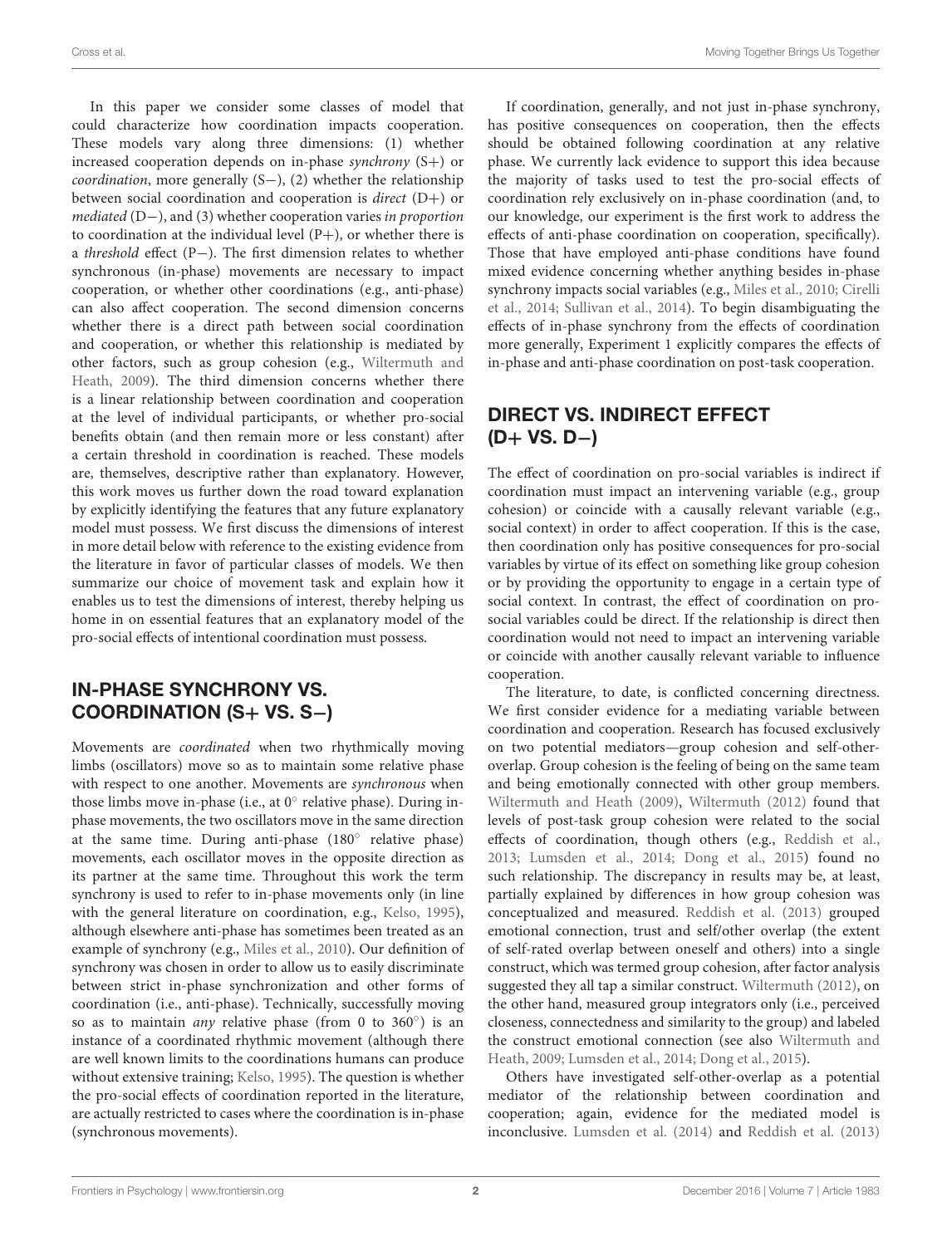found evidence in favor of a mediating relationship, while [Reddish et al. \(2014\)](#page-12-3) found no evidence for such a relationship. As before, it is difficult to draw conclusions from the literature given the plurality of methods and measures.

Another way the effect of coordination on pro-social variables could be thought of as in/direct depends on whether a coordination task, in and of itself, (i.e., absent a particular social context), is sufficient to impact coordination. If it is direct in this way then coordinating movements with, say, a metronome or a computer display rather than a co-actor, would be sufficient to lead to social consequences. If it is indirect in this way, then coordination must be accompanied by some kind of social context to impact pro-sociality; i.e., effect would not be due to coordination "per se"—coordination itself and/or coordination by itself. There is considerable evidence that some kind of social context is an important element to obtain positive social effects following coordination tasks [\(Hove and Risen, 2009;](#page-12-11) Kirschner and Tomasello, [2009;](#page-12-12) [Wu et al., 2013;](#page-12-13) [Launay et al., 2014\)](#page-12-14), however, questions remain about how much social context is necessary and whether this relationship is one of mediation or moderation.

In sum, the evidence from previous research is inconclusive about whether coordination must impact an intervening variable in order to have positive consequences on cooperation. Evidence is stronger for the idea that coordination must coincide with a social context in order to affect cooperation. The studies reported below provide the strongest evidence to date for D+ vs. D− models by testing a variety of potential mediators (i.e., group cohesion, self-other overlap, trust, self-rated success at coordination, self-rated task difficulty, task difficulty, and mood) within subjects at both pre- and post-coordination. In line with the substantial existing evidence that social context is important, all of the studies below involve pairs of participants completing an intentional coordination task together; however Followup 1 manipulates whether the information participants use to coordinate is social or non-social.

## INDIVIDUAL VS. GROUP LEVEL EFFECTS (P+ VS. P−)

Whether the effect of intentional coordination on cooperation is direct or indirect, there are two main types of relationship we might observe between these variables. The first possibility is that individual measures of coordination success predict individual levels of cooperation. That is, changes in cooperation occur in proportion to changes in coordination success. The second possibility is that there is a threshold relationship between coordination and cooperation. In this case, coordination would positively influence cooperation as long as some minimum threshold of coordination success was achieved.

Previous research paints a mixed picture in terms of what to expect on this dimension. The only work focusing on cooperation to take actual measures of coordination found that coordination did not predict cooperation [\(Kirschner and Ilari,](#page-12-4) [2014\)](#page-12-4), but this result is limited by the fact that they found no effect of coordination on cooperation anyway. Looking beyond cooperation to other social variables does little to clarify the picture. On the one hand, there is evidence that tightness in movement coupling predicts likability between co-actors (Hove and Risen, [2009\)](#page-12-11). On the other hand, coordination success is not a good predictor of post-task trust [\(Launay et al., 2013\)](#page-12-15). The studies reported below compare P+ vs. P− models by testing whether individual level success at coordination predicts subsequent individual level cooperation behavior.

## Our Coordination Task

Researchers have used a variety of tasks to investigate the effect of intentional coordination on pro-sociality (e.g., waving cups and singing: [Wiltermuth and Heath, 2009;](#page-12-0) flexing and extending arms: [Miles et al., 2010\)](#page-12-6). It is difficult to lay the groundwork for an explanatory model using results from such a variety of complex tasks. It would be preferable to identify a coordination task that is simple enough to study but that is complex enough to allow all the necessary manipulations required to investigate when and how coordination affects social behavior. We believe we have found such a task and this is described below, though, first we explain in more detail the basic structure of CRM tasks, generally.

CRM tasks are essentially perception-action tasks, and have typically been studied as such in the experimental literature (e.g., [Kelso, 1995;](#page-12-5) [Bingham, 2001,](#page-11-2) [2004\)](#page-11-3). They involve the continuous control and matching of rhythmic movements via perceptual information about the coordination between those movements. The rhythm of a CRM is defined by the relative phase between the oscillating movements. Movements are coordinated when a particular relative phase is maintained within some error band. As discussed earlier, in-phase coordination occurs when the movements are in the same direction at the same time, while anti-phase coordination occurs when the movements are in the opposite direction at the same time. The remaining range of coordinated movements is generally described as "out-of-phase." The basic phenomena of a CRM task are that movements are stable at in- and anti-phase, while movements at any other phase are difficult to maintain and highly variable. In-phase movements are more stable than anti-phase movements and, if the frequency of anti-phase movements is increased to around 3–4 Hz they transition to in-phase. These effects persist when the coordination is enacted between two people [\(Schmidt et al., 1990\)](#page-12-16) and between a person and a point light display (e.g., [Wilson et al.,](#page-12-17) [2005a](#page-12-17)[,b\)](#page-12-18). This indicates that the ability to maintain rhythmic coordination depends on a perceptual coupling of information specifying relative phase between oscillators.

Bingham et al. [\(Bingham, 2001,](#page-11-2) [2004;](#page-11-3) [Snapp-Childs et al.,](#page-12-19) [2011\)](#page-12-19) have developed a model of CRM (the Bingham model) using a task where participants move joysticks from side to side at some relative phase to coordinate the motions of two dots on a computer screen. The screen shows a point light display representing the limbs' motions (see also [Wilson et al.,](#page-12-17) [2005a](#page-12-17)[,b\)](#page-12-18). This task contains all the critical elements of a CRM task: voluntary control of limbs, coordination of limbs with a coactor and perceptual control of the coordination. The Bingham model explains the above phenomena by explicitly modeling the perception-action components involved in the task. Several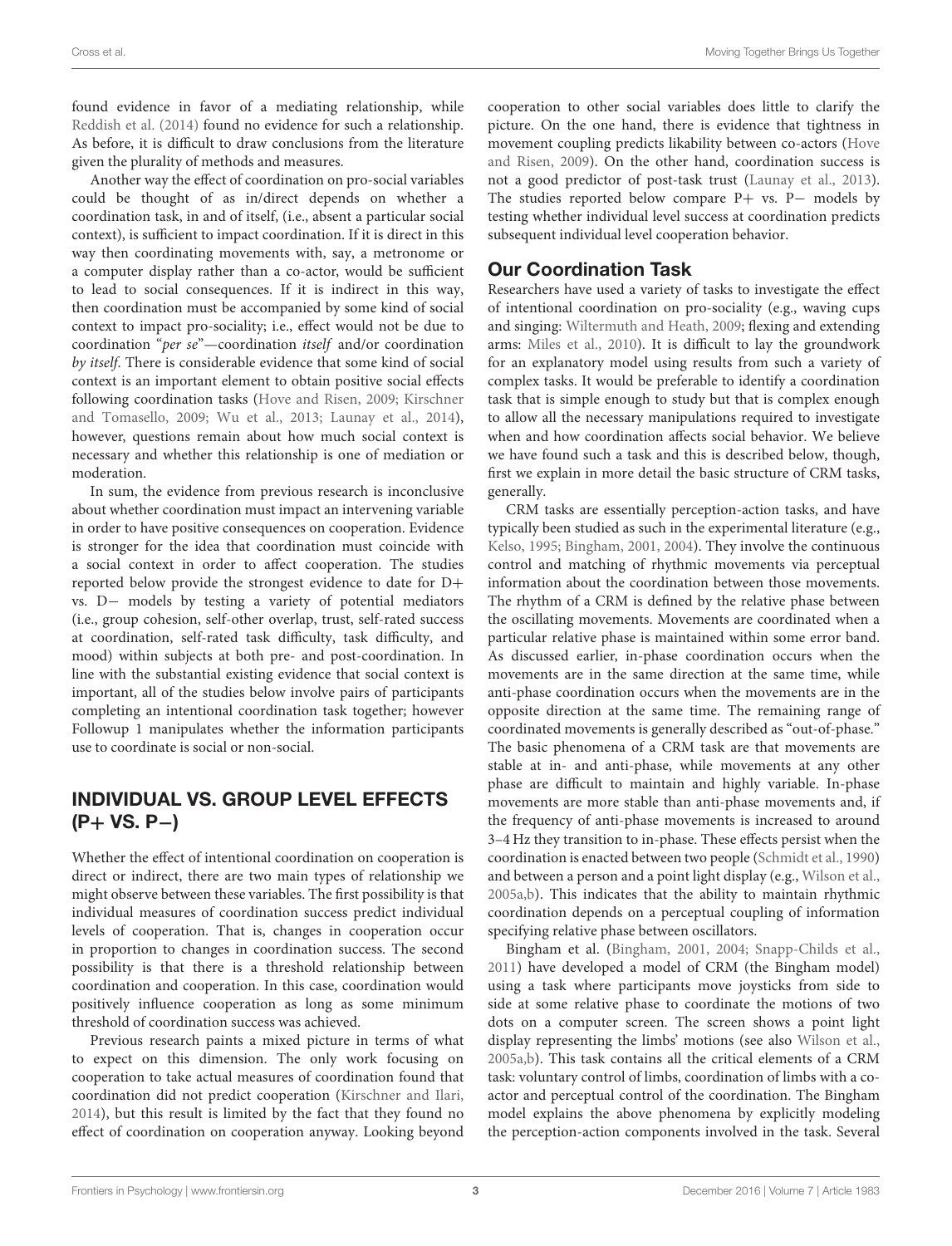papers have empirically validated the main predictions of the model [\(Wilson and Bingham, 2008;](#page-12-20) [Wilson et al., 2010;](#page-12-21) Snapp-Childs et al., [2011\)](#page-12-19).

The studies below are based on the task used by Bingham and colleagues to develop an explanatory model of CRM. This CRM task is particularly well-suited to the job of discriminating S+ and S− models, as it's possible to run the task with any target relative phase, and of discriminating P+ and P− models, as it allows us to compute precise and sensitive measures of coordination that can be used to determine how much actual coordination predicts post-task measures, if at all. We can then combine data from this task and other measures to discriminate D+ and D− models as well.

This choice of task is also ideal for constructing an appropriate control task, which has proven a major challenge in the literature. A good control task must be comparable to the CRM task, involving co-actors making comparable movements (though ones that are not rhythmically coordinated with their co-actors). However, control tasks in the six papers looking at how CRM affects cooperation varied considerably in how closely they match the experimental task (see **[Table 1](#page-3-0)**). Some previous work has even used anti-phase movements as a control condition. However, as noted above, moving anti-phase (or even out-of-phase) with someone is still a type of CRM. People can and do entrain at antiphase, and similar social effects might also be fostered by antiphase interpersonal entrainment (see [Cirelli et al., 2014\)](#page-11-1). Tasks involving completely disparate activities such as doing a jigsaw [\(Reddish et al., 2014\)](#page-12-3) or watching a documentary (Anshel and Kipper, [1988\)](#page-11-0) may also not be appropriate controls, as they are too different from the experimental tasks at hand. For example, tapping one's foot in time to a metronome with two other people is not very similar to doing a jigsaw with two other people [\(Reddish et al., 2014\)](#page-12-3), as these tasks vary in multiple ways (i.e., one includes music and one does not, one includes coordinating your moments with the other person in a certain way while one does not employ movement coordination at all). This makes interpreting findings between conditions as the result of CRM difficult, if not impossible.

Our CRM task is amenable to a straight forward, wellmatched control task whereby participants are instructed to move their joysticks at different frequencies while performing different movements. This control condition is minimally different from coordinated conditions (both involve rhythmically moving a joystick at a specified frequency), while breaking the coordination between partners.

#### The Current Studies

The goal of the studies that follow is to begin homing in on the class of model that best captures the relationship between intentional coordination and cooperation. This work will place specific, empirically-driven constraints on future work concerning the mechanism by which coordination influences cooperation. Experiment 1 was designed to discriminate between S+ and S− models (in-phase synchrony or coordination), between D+ and D− models (direct or mediated), and between P+ and P− models (group or individual level effect). Based on the results of this experiment we conducted two follow-ups. The first further explores the S+/S− distinction by investigating the consequences of coordinating via social and non-social information. The second probes the necessary features of a coordination task by testing two control tasks.

#### EXPERIMENT 1

Experiment 1 tested whether in-phase synchrony is necessary to the effect of coordination on cooperation or whether the effect obtains with other coordinations as well (S+ or S−). Since our task allows a kinematic record of each participant's movements, we also tested whether cooperation varies in proportion to coordination, allowing us to discriminate between P+ and P- models. Finally, we measured several potential mediators suggested from previous research, which provides some evidence for D+ vs. D− models.

## **METHODS**

#### **Participants**

Sixty-six undergraduate students at Leeds Beckett University volunteered to participate (19 males and 47 females  $M_{\text{age}} = 19.17$ year,  $SD<sub>age</sub> = 2.77$ ). All participants were naive to the aims of the study. The experiment was approved by the Leeds Beckett University Psychology Ethics Review Board.

<span id="page-3-0"></span>

| TABLE 1   Experimental and control tasks used in studies looking at CRM's effects on cooperation. |                                                                        |                                                                                               |
|---------------------------------------------------------------------------------------------------|------------------------------------------------------------------------|-----------------------------------------------------------------------------------------------|
|                                                                                                   | <b>Entrainment task</b>                                                | <b>Control task</b>                                                                           |
| Anshel and Kipper, 1988                                                                           | Group singing                                                          | Listing to music/watching a documentary                                                       |
| Wiltermuth and Heath, 2009, Exp 1                                                                 | Synchronized walking                                                   | Walking normally                                                                              |
| Wiltermuth and Heath, 2009, Exp 2 and 3                                                           | Synchronous cup waving and singing in time to<br>Canadian anthem       | Static cup holding and silently reading lyrics while listening to<br>Canadian national anthem |
| Kirschner and Tomasello, 2010                                                                     | A game involving synchronously singing and walking in<br>time to music | A game involving walking and vocalizing non-synchronously<br>with no music                    |
| Reddish et al., 2013, Exp 1                                                                       | Synchronous movements in time to a metronome                           | Watching a video of other people performing the task                                          |
| Reddish et al., 2013, Exp 3                                                                       | Synchronized foot tapping                                              | Asynchronous foot tapping                                                                     |
| Kirschner and Ilari, 2014                                                                         | Synchronized drumming                                                  | Solitary drumming                                                                             |
| Reddish et al., 2014, Exp 2                                                                       | Synchronized foot tapping                                              | Completing a jigsaw puzzle                                                                    |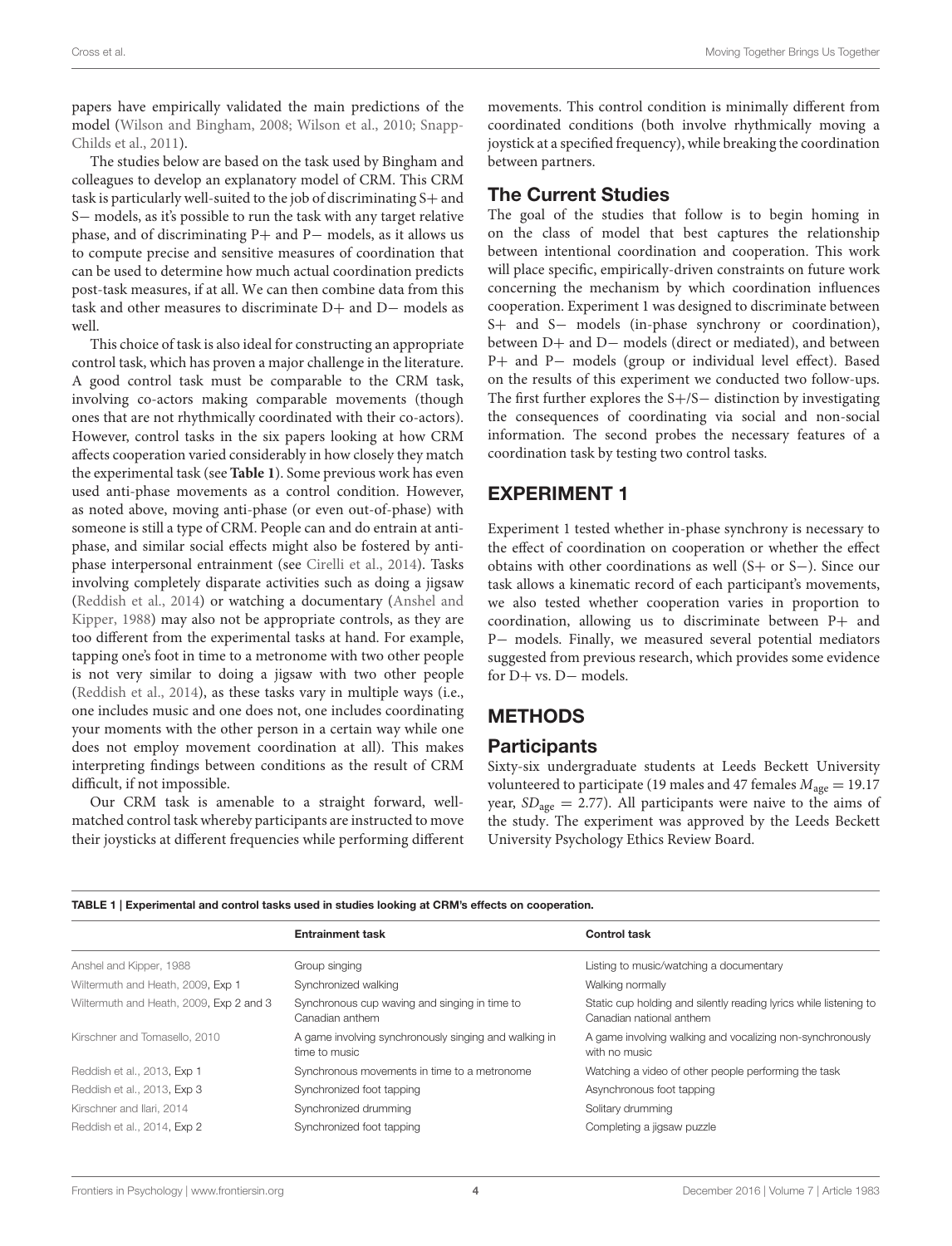#### **Design**

The study employed an experimental design with one betweensubjects factor: Movement Phase. This had three levels: in-phase (0◦ ), anti-phase (180◦ ), or no coordination (control).

#### Tasks and Measures Movement

In both experimental conditions, pairs of participants, sitting side by side moved one joystick each (Logitech Pro joysticks with force feedback disabled) horizontally at 0.75 Hz using a point light display (PLD) to monitor their and their partner's movements. The PLD consisted of two white feedback dots displayed on a black background by a single laptop screen positioned approximately 1 m in front of them. The dots were  $40 \times 40$  pixels, and separated by a visual angle of 0.14 $^{\circ}$ , one above the other, positioned in the center of the screen (Wilson et al., [2005a,](#page-12-17)[b,](#page-12-18) [2010;](#page-12-21) [Snapp-Childs et al., 2011\)](#page-12-19). In the in-phase condition, participants moved so as to maintain 0° relative motion between their and their partner's dots. In the anti-phase condition, participants moved so as to maintain 180◦ relative motion between their and their partner's dots.

For the control task, participants made uncoordinated movements at different frequencies. One participant always moved their joystick at 0.6 Hz and the other always moved at 0.9 Hz (0.75  $\pm$  0.15 Hz). Participants alternated moving their joysticks vertically and in clockwise circles, so that partners never performed the same movement during a trial. Participants switched movements every trial (e.g., person 1 moved vertically on one trial, in circles on the next etc.; person 2 in the pair did the opposite).

Participants in all conditions first saw two 15 s demonstrations of dots moving at the desired phase and frequency. In the experimental conditions both dots moved at 0.75 Hz (at either 0 or 180° relative to each other). In the control condition one dot moved at 0.6 Hz and the other at 0.9 Hz. After each demo participants had 30 s practice time to acquaint themselves with the required movements. Following this brief initial practice, participants completed six 60 s trials. Each trial was preceded by a four second version of the demonstration pacing them to the required phase and frequency of movements. This experiment was run on a MacBook Pro with a custom Matlab toolbox programmed by the second author and incorporating the Psychtoolbox [\(Brainard, 1997;](#page-11-4) [Pelli, 1997;](#page-12-22) [Kleiner et al., 2007\)](#page-12-23).

#### Social Mediators

#### **Self/other overlap**

Self/other overlap was measured using the Inclusion of the Other in Self (IOS) scale [\(Aron et al., 1992\)](#page-11-5). Participants were asked to indicate how much overlap they felt between themselves and the other participant by choosing from one of seven different diagrams. The diagrams consist of increasingly overlapping circles, one representing the self and one representing the other (see Data Sheet 1).

#### **Cohesion scale**

Five questions were used to measure mood, trust and cohesion (see Data Sheet 2). Question 1 measured participants' mood. Question 5 measured how much participants trusted each other. Questions 2–4 measured participants' cohesion to each other (closeness, connectedness and similarity). These were the same questions as have previously been used to measure cohesion in [Wiltermuth and Heath](#page-12-0) [\(2009\)](#page-12-0). Participants recorded their responses to each of these questions by marking a 185 mm continuum. This response scale was used to make it more likely to detect any changes after the movement manipulation and has been successfully used in a similar context by [Lumsden et al.](#page-12-9) [\(2014\)](#page-12-9).

#### Dependent Variables

#### **Economic game**

This included both a Public Goods Game (PGG) and an investment game (see Data Sheet 3). The PGG was identical to that used by [Wiltermuth and Heath \(2009\)](#page-12-0) except token values were changed from dollar amounts to points. Participants were given a response booklet containing instructions and response sheets for each of five rounds of play. The aim of the game was to collect as many points as possible. In order to encourage competition between participants, the person who collected the most points won £40 of vouchers. For each of the five rounds participants had ten tokens to allocate between two accounts, a private account and a public account. Each token in the public account was worth three points to each of the players, while each token in the private account was worth five points only to the player who allocated that token. In each round participants privately recorded how many tokens they wished to allocate to each of the two accounts.

#### **Investment game**

After Round 5 of the PGG, participants played an investment game (adapted from [Berg et al., 1995\)](#page-11-6) to measure trust and reciprocity. Participants had the chance to transfer/invest the points (none, a quarter, half, or all) that they had earned in the public goods game. Any points that were invested were automatically doubled but it was up to the other player how many of these points to return to them (none, only the original amount invested, the original investment plus half of the earned bonus, or all of the original investment and the earned bonus). Each participant acted as both investor and banker simultaneously by confidentially marking their choices on a separate sheet without any discussion.

#### Procedure

This study was conducted in pairs. Sessions lasted approximately 25 min. Participants completed the IOS and the cohesion scale (pre-test measures of potential mediators, and mood item) followed by the movement task. Participants then rated their perceived success at the coordination task as well as task difficulty and enjoyment using four-point Likert scales. Next, participants completed a second copy of the IOS and cohesion scale (posttest measures of potential mediators, and mood item). Finally, participants took part in the Economic (public goods and investment) Game.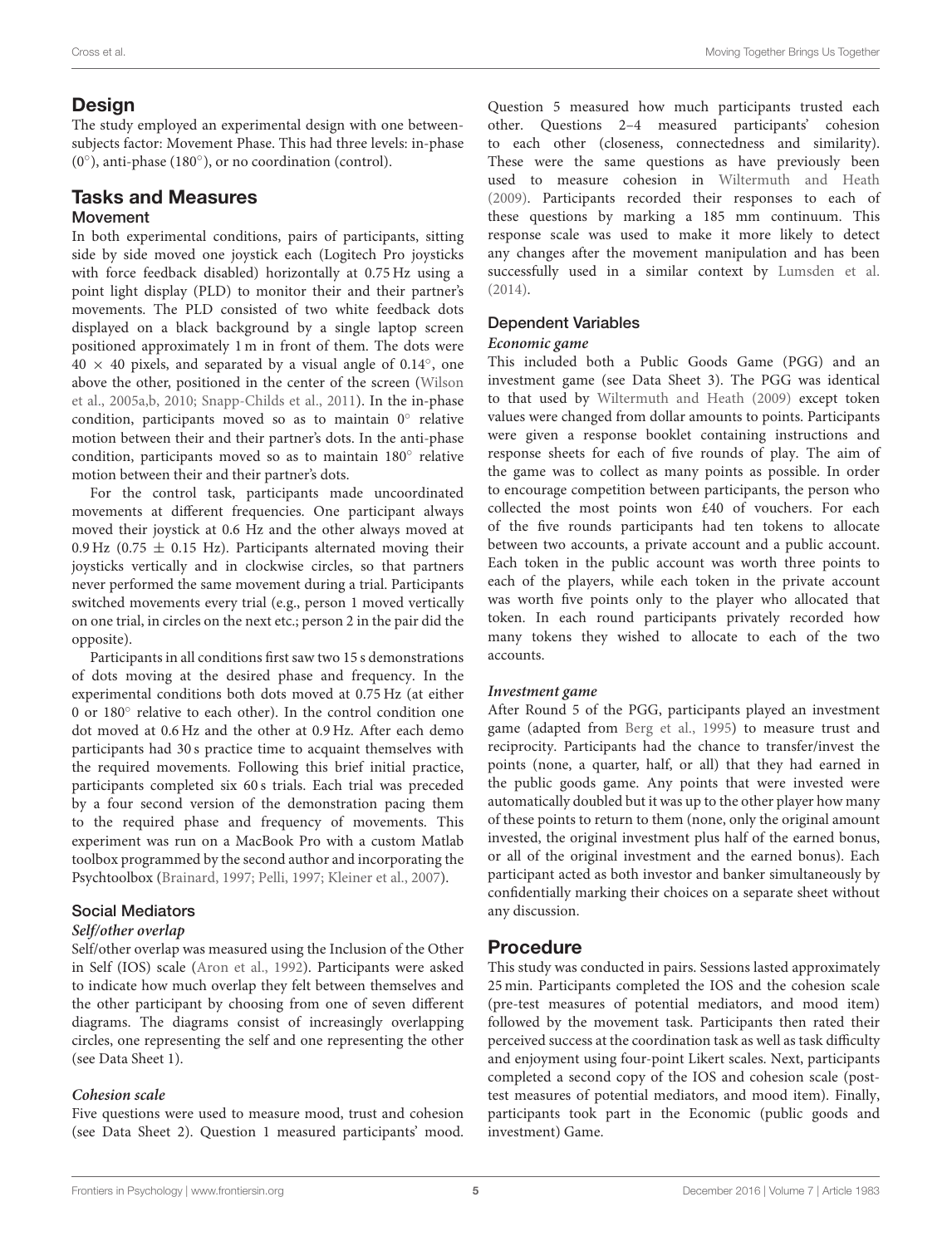## RESULTS

We checked whether mood, task difficulty, task enjoyment, and perceived success differed between in-phase, anti-phase, and control tasks. The distribution of scores on each of these variables was found non-normal from Shapiro-Wilkes tests (SW tests of normality used throughout) ( $p's < 0.05$ ). Kruskal-Wallis tests confirmed that scores on these variables did not differ between movement tasks (all  $p's > 0.05$ ). It was therefore concluded that mood, task enjoyment, perceived task difficulty or perceived success did not contribute to the effects described below.

#### Coordination

All movement trials except for the first two practice rounds were analyzed. A low-pass Butterworth filter with a cut-off frequency of 10 Hz filtered each dot's position time series. A 60 Hz time series of the relative phase between the two dots was computed as the difference between the arctangent of each dot's velocity over position at each sample.

Mean vector length (MVL) is the circular equivalent of the standard deviation [\(Batschelet, 1981;](#page-11-7) see [Wilson et al., 2005a](#page-12-17)[,b](#page-12-18) for more detail). It is the normalized length of the resultant vector obtained by summing the relative phase vectors from each time step and measures coordination stability. MVL ranges from 0 (indicating minimum stability, a uniform circular distribution) to 1 (indicating maximum stability, no variability).

The distribution of MVL scores of those who moved in-, antiphase and those who did not coordinate all differed significantly from normality ( $p's < 0.05$ ). An independent samples Kruskal-Wallis test identified a significant effect of phase on coordination scores  $[H_{(2)} = 47.29, p < 0.001]$ . Bonferonni post-hoc tests with adjusted p-values (for 3 pairwise comparisons) showed more stable coordination for those moving in- and anti-phase than in the control condition (see **[Figure 1](#page-5-0)** for mean MVL scores),  $p's <$ 0.001. Coordination at anti-phase did not significantly differ from coordination at in-phase  $(p > 0.05)^1$  $(p > 0.05)^1$ .

#### Cooperation

Next we examined whether participants in the in- and antiphase conditions were more cooperative post movement task than those in the control condition. A univariate ANOVA found a significant effect of phase on the mean public account donation  $[F_{(2, 63)} = 3.62, p < 0.05, \eta^2 = 0.10]$ . Bonferroni post-hoc tests indicated that the only significant difference lay between those who moved in-phase and the control ( $p < 0.05$ ), no other comparison was significant ( $p's > 0.05$ ). Post-coordination cooperation was greater for participants in the in-phase group compared to the control group (**[Figure 2](#page-5-2)**).

Next we conducted a simple linear regression with each pair's MVL scores and each pair's average public goods donation to determine if the degree of coordination success predicts



<span id="page-5-0"></span>

<span id="page-5-2"></span>the degree of cooperation. A pair's coordination score did not significantly predict their average cooperation score  $[F_{(1, 31)}]$  =  $3.19, p > 0.05, r^2 = 0.093$ .

## Trust and Reciprocity

Trust was measured using the first part of the investment game (choosing what to invest with the other player: investing nothing, a quarter, half, or all). The distributions of those who moved inphase, anti-phase, and those who did not coordinate all deviated significantly from normality ( $p's < 0.05$ ). A Kruskall-Wallis test showed no significant difference in trust between those who moved at in-, anti-phase and those who did not coordinate  $[H_{(2)}]$  $= 4.48, p > 0.05$ .

As a further check that coordination had no effect on trust, we compared self-reported measures of trust across the coordination conditions. Change scores for the self-reported trust measure were first calculated by subtracting each person's "before" score from their "after" score. The distributions for those who moved in-phase, anti-phase, and those who did not coordinate all deviated significantly from normality ( $p's < 0.05$ ). Consistent with the measure of trust based on the investment game, a Kruskall-Wallis test showed no significant change in selfreported trust between those who moved at in-, anti-phase, and those who did not coordinate  $[H_{(2)} = 3.87, p > 0.05]$ .

<span id="page-5-1"></span><sup>&</sup>lt;sup>1</sup>Anti-phase is typically less stable than in-phase; this is one of the hallmarks of coordinated rhythmic movement. The lack of a difference here is a common issue with the MVL measure because it does not account for what relative phase people are actually performing. Anti-phase coordination can show an elevated MVL if people end up switching to in-phase coordination, and do that well [\(Wilson et al.,](#page-12-17) [2005a](#page-12-17)[,b;](#page-12-18) [Snapp-Childs et al., 2011\)](#page-12-19). We address this in detail in the Discussion section.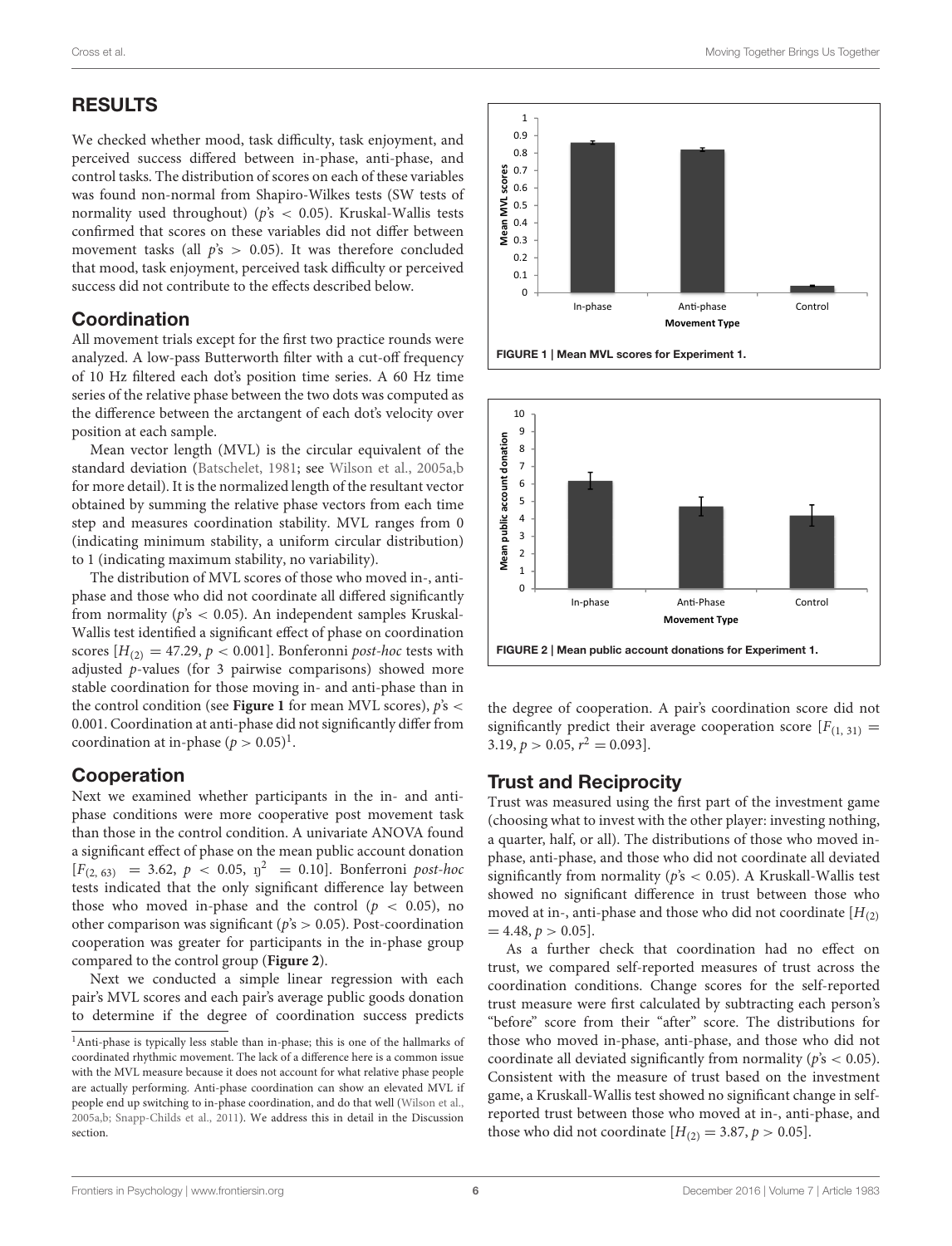Reciprocity was measured using the option chosen in the second part of the investment game (choosing to return nothing, return only the original investment, return the original investment plus half of the bonus, or, return the original investment plus all of the bonus). Reciprocity scores for those who moved in-, anti-phase and those who did not coordinate all deviated significantly from normality ( $p's < 0.05$ ). A Kruskall-Wallis test showed no significant difference in reciprocity between those who moved at in-, anti- phase, and those who did not coordinate  $[H_{(2)} = 4.11, p > 0.05]$ .

#### Potential Mediators (Group Cohesion and Self/Other Overlap)

Change in group cohesion was measured as the sum of the difference between the three cohesion change questions (how similar/close/connected they felt to each other). A univariate ANOVA with phase (in-, anti-phase, no coordination) showed no significant effect of phase on group cohesion  $[F_{(2, 63)} = 1, p]$  $> 0.05$ ].

Change in self-other overlap was measured as the difference in self-other overlap before and after engaging in the coordination task (post-coordination—pre-manipulation). The distribution of overlap change scores for those who moved at in-, anti-phase, and those who did not coordinate all deviated significantly from normality ( $p's < 0.05$ ). An independent samples Kruskal-Wallis test showed no significant effect of phase on changes in overlap between the three conditions  $[H_{(2)} = 0.262, p > 0.05]$ .

Analysis previously reported also confirmed that self-report measures of trust, mood, task difficulty, task enjoyment and perceived success did not differ between movement conditions.

#### **DISCUSSION**

#### **Overview**

The results showed that participants who moved in-phase with one another were more cooperative than those who moved in an uncoordinated manner. None of the measured candidate mediators were related to cooperation, and cooperation was not predicted by the level of coordination between partners. The results of Experiment 1 lend support to S+, D+, and P− models of how intentional coordination affects cooperation.

#### Coordination Success (P+ vs. P− Models)

MVL scores suggested participants coordinated equally well at both in- and anti-phase. Coordination in both of these experimental conditions was better than in the control condition. MVL scores did not significantly predict cooperation, which suggests that the social effects seen post-entrainment do not vary linearly at an individual level with coordination. This is consistent with [Kirschner and Ilari \(2014\)](#page-12-4) and [Launay et al.](#page-12-15) [\(2013\)](#page-12-15) and rules in favor of P- style models.

MVL is a measure of coordination (i.e., the extent to which people are doing something together) but it is not a measure of success at performing the target coordination. For example, people trying to move in anti-phase might fail to do so and spend their time moving in-phase. MVL might still be high because the partners were coordinating, even though they had failed at the target task (see [Snapp-Childs et al., 2011](#page-12-19) and [Wilson et al.,](#page-12-17) [2005a](#page-12-17) for detailed analyses of this problem). A better measure of coordination for this purpose is the proportion-time-on-target. This is the proportion of time people spent coordinating at the required phase (within an error bandwidth, typically set to 20◦ ). Proportion-time-on target, therefore, indicates how successful participants are at coordinating at the required relative phase [\(Wilson et al., 2010;](#page-12-21) [Snapp-Childs et al., 2011,](#page-12-19) [2015\)](#page-12-24). This measure was not used in our primary analysis because our control task has no target relative phase (meaning it is not possible to compute proportion-time-on-target for the control condition). However, the proportion-time-on-target can be calculated for the experimental conditions.

Further analyses of the proportion-time-on-target scores revealed that those who were instructed to move in-phase were more successful than those that were instructed to move anti-phase (See **[Figure 3](#page-6-0)** for mean proportion-on-target-scores). Scores for those who moved at anti-phase were not normally distributed ( $p < 0.05$ ). Because of this, an independent samples Mann-Whitney U-test was performed, which showed that there was a significant effect of phase on coordination ( $U =$ 140  $p \le 0.05$ , with those moving at in-phase performing significantly better than those moving anti-phase. However, coordination measured with proportion-time-on-target still did not significantly predict cooperation. A simple linear regression was run with each pair's proportion-time-on target scores and each pair's average public goods donation, to determine if coordination success predicts cooperation. A pair's coordination score did not significantly predict a pair's average cooperation score  $[F_{(1, 42)} = 0.54, p > 0.05, r^2 = -0.011]$ . With the improved measure, we could identify the expected difference in performance between in- and anti-phase but the degree of coordination still did not predict the degree of cooperation. The data therefore still come down in favor of P− models; once some threshold amount of coordination has occurred, cooperation is positively affected.

#### Potential Mediators (D+ vs. D– Models)

Against predictions, changes in trust, group cohesion and self/other overlap did not differ between conditions, suggesting

<span id="page-6-0"></span>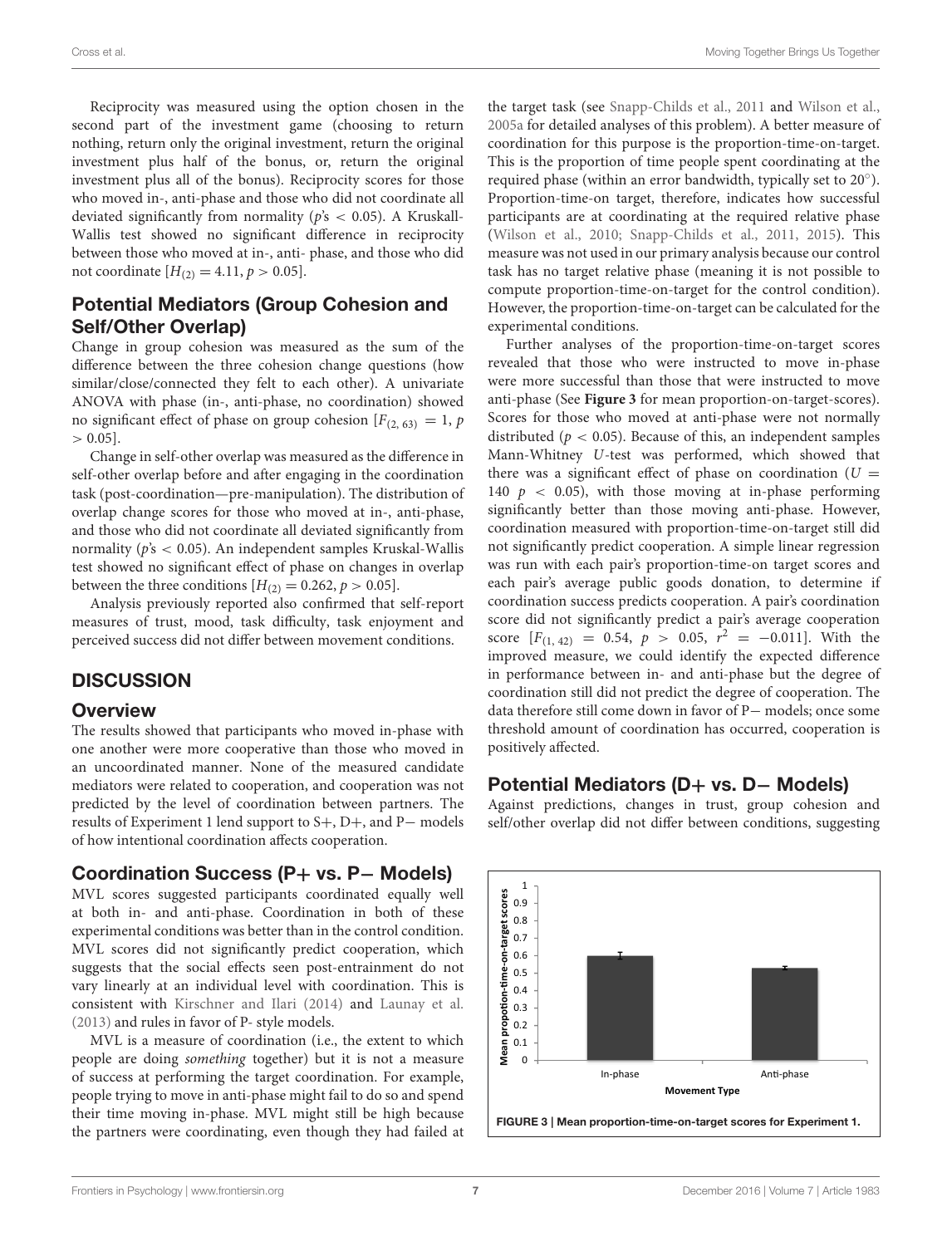that these factors do not mediate CRM's effect on cooperation (supporting  $D+$  models). The finding that increases in group cohesion do not mediate these effects supports the work of [Dong et al. \(2015\)](#page-12-10), [Lumsden et al. \(2014\)](#page-12-9), and [Reddish et al.](#page-12-3) [\(2014\)](#page-12-3). However, it did not support the work of [Reddish et al.](#page-12-2) [\(2013\)](#page-12-2), [Wiltermuth and Heath \(2009\)](#page-12-0), and [Wiltermuth \(2012\)](#page-12-8), which found that cohesion partially mediates the relationship between CRM and its social consequences. The finding that self/other overlap does not mediate these effects contradicts studies reported by [Lumsden et al. \(2014\)](#page-12-9) and [Reddish et al.](#page-12-2) [\(2013\)](#page-12-2).

One reason for the inconsistencies in findings could be that the present study is the first to take "before and after" coordination measures of possible mediators. It may be the case that CRM does not actually foster changes in the given variables and that previous studies simply found group differences across these variables as opposed to actual increases in mediators as a result of CRM. Alternatively it could be that the measures used here are not sensitive enough to be used as a before and after measure. Completion of the pre-test measures may have restricted participant's answers to post-test measures, therefore leaving participants unable or unwilling to give more natural responses which may have otherwise led to us finding increases in potential mediators. For the cohesion measure we saw a mean change score of 2.27 with a standard deviation of 5.63. For the overlap measure we saw a mean change score of 0.45 with a standard deviation of 1.3. Considering we find considerable variation in individual change scores, we do not believe this interpretation alone can explain our findings.

## Synchrony vs. Coordination (S+ vs. S-Models)

This experiment did not provide conclusive evidence that cooperation was improved by coordination more generally. Significantly greater cooperation was only seen after in-phase coordination compared to control. Anti-phase coordination did not promote greater cooperation than after control, however cooperation levels following anti-phase coordination did not significantly differ from cooperation levels following in-phase coordination either. While this might initially lend some support to the S+ class of models (synchrony, rather than coordination being required). Findings lead us to further question whether inphase synchrony is crucial? Anti-phase coordination is a stable form of coordination [\(Kelso, 1995\)](#page-12-5), that has been shown to affect other pro-social variables (see [Cirelli et al., 2014\)](#page-11-1).

The findings of [Kokal et al. \(2011\)](#page-12-25) might shed light on the conditions necessary for different coordinations to affect prosociality. They provide evidence that, only when a coordination is relatively easy to perform can we attend to the social nature of the task, which is crucial to the pro-social consequences which follow. Anti-phase coordination is known to be harder and more demanding than in-phase [\(Kelso, 1995\)](#page-12-5), as was supported by the proportion-time-on-target results in this Experiment (See **[Figure 3](#page-6-0)**).

One potential limitation of our task was the use of simple PLDs to transmit movement information. These displays are informative about the dynamics of a person's action [\(Johansson,](#page-12-26) [1950;](#page-12-26) [Bingham, 1987\)](#page-11-8) and the success of coordinated movements in particular [\(Wilson and Bingham, 2008;](#page-12-20) [Wilson et al., 2010\)](#page-12-21) However, with their attention focused on the PLDs instead of on their partner, the social context of the coordination task might have been attenuated. In other words, using the PLD's to coordinate might dilute the social context of the coordination task.

The fact that relevant social information may be harder to detect during anti-phase coordination might explain why antiphase coordination did not significantly differ from control. A follow up explores this possibility by having participants coordinate at both relative phases using direct visual information of each other's movements. This set up makes the social nature of the task more salient. If post task cooperation is higher following anti-phase coordination given this change, it would add further support for D− models, where an additional causally relevant factor (e.g., social context) is necessary for coordination to affect cooperation.

## FOLLOW UP 1

In this follow up, we used a modified version of the CRM task in which co-actors coordinated by looking at each other in a fulllength mirror instead of using PLDs. Only the two experimental conditions (in- and anti-phase) were run in order to test whether increased social information would allow cooperation following the anti-phase condition to reach the level seen after in-phase coordination in Experiment 1. It was hypothesized that coordinating via a mirror would allow anti-phase CRM to affect cooperation similarly to in-phase CRM.

## **METHODS**

## **Participants**

Forty-four psychology students at Leeds Beckett University volunteered to participate (8 males and 36 females,  $M_{\text{age}} = 19.86$ year,  $SD<sub>age</sub> = 1.79$ ). All participants were naive to the aims of the study. This study was approved by the Leeds Beckett University Psychology Ethics Review Board.

## Design, Measures, and Procedure

The design was identical to the in-phase and anti-phase conditions from Experiment 1 except that participants watched each other using a 6 ft mirror placed horizontally 1m in front of them, below the laptop screen so that they could each view both of their upper bodies. These data were compared to the corresponding conditions from Experiment 1 to see whether enriched visual social information influenced cooperation. This follow up employed an experimental design with one between-subjects factor: Movement Phase, with two levels inand anti-phase. This enabled us to analyse the coordination data using the superior proportion time-on-target measure. The remaining measures and procedure were identical to Experiment 1.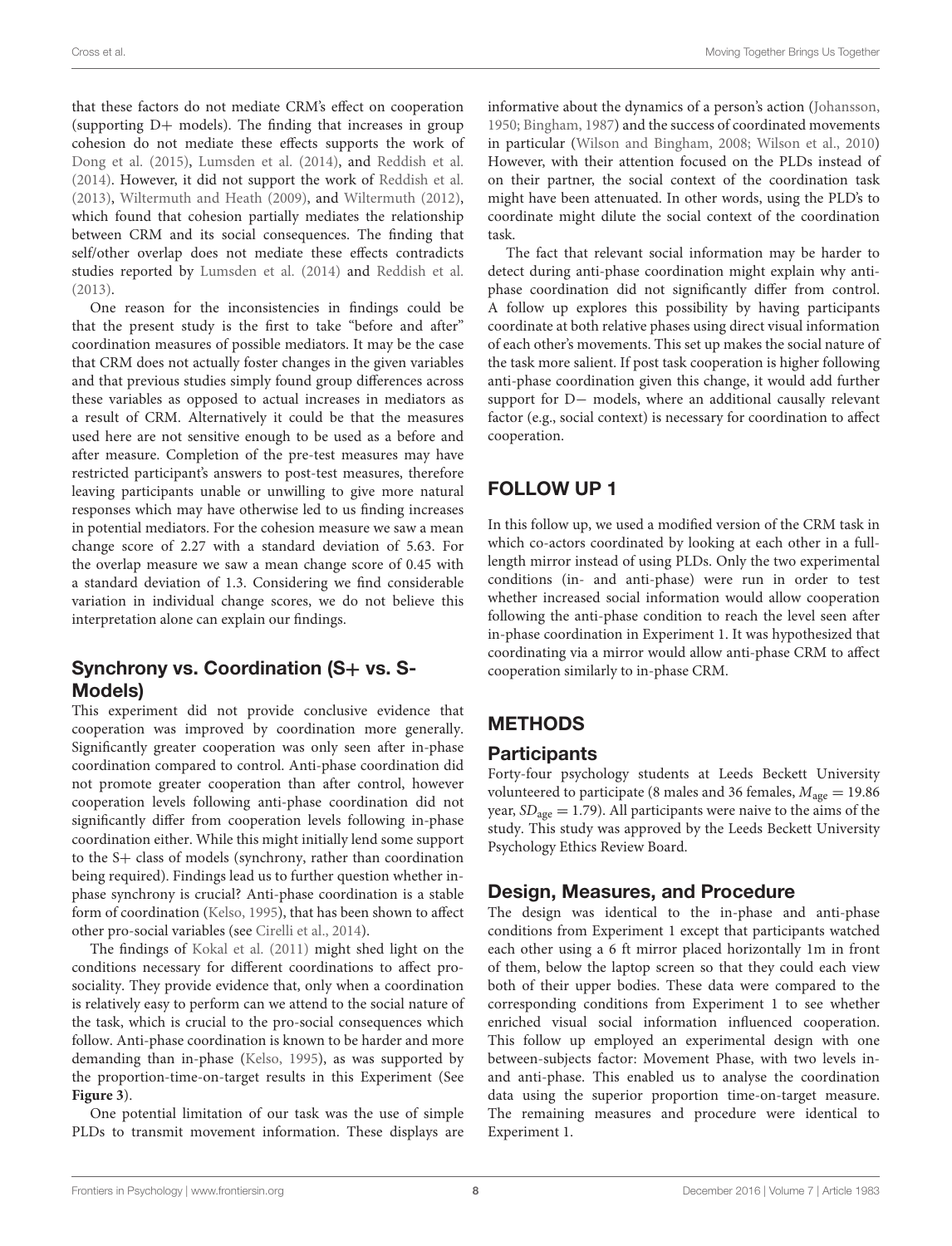#### RESULTS

We first examined mood, task difficulty, task enjoyment and perceived success measures for these two new conditions to see whether these varied across conditions, using a series of Kruskal-Wallis tests (all data distributions non-normal,  $\dot{p}$ 's < 0.05). None of these variables differed between the in-phase and anti-phase groups (all  $p's > 0.05$ ). It was therefore concluded that mood, task enjoyment, perceived task difficulty or perceived success did not contribute to the effects described below.

#### Coordination

We investigated differences in coordination scores across conditions using proportion-time-on target as a measure of coordination. The distributions of those who coordinated using the PLD and mirror at both in- and anti-phase ( $p's < 0.05$ ) all differed significantly from normality, and Levene's test indicated unequal variances ( $F = 15.95$ ,  $p < 0.001$ ). Transforming the data did not allow it to meet the normality or homogeneity assumptions. Since no non-parametric alternative to a 2-way ANOVA could be performed and [Field \(2013\)](#page-12-27) advises that homogeneity violations are irrelevant if sample sizes amongst conditions are roughly equal (sample sizes per condition here are identical,  $n = 22$ ), a univariate ANOVA was still used. There was only a significant effect of Movement Phase  $[F(1, 87) = 14.78$ ,  $p < 0.001$ , with those who moved in-phase showing greater coordination ( $M = 0.591$ ,  $SD = 0.016$ ) than those who moved anti-phase ( $M = 0.507$ ,  $SD = 0.016$ ). The effect of Coordination Information  $[F(1, 87) = 2.45, p > 0.05]$  and the interaction  $[F_{(1, 87)} = 0.73, p > 0.05]$  were not significant (see **[Figure 4](#page-8-0)** for mean proportion-time-on-target scores). It was therefore concluded that only Movement Phase had a significant effect on coordination, with those coordinating in-phase performing more accurately than those coordinating at anti-phase. The type of available Coordination Information had no effect on coordination scores.

#### Cooperation

We then explored how rhythmically coordinating at different relative phases via differing Coordination Information affected cooperation using a 2 way ANOVA. There was no main effect of either Coordination Information or Movement Phase (p's > 0.05). However, there was a significant interaction between the phase people moved at and the information they used to coordinate their movements  $[F_{(1, 84)} = 4.18, p < 0.05, \eta^2 = 0.04]$ . People who coordinated anti-phase via a mirror cooperated more than people who coordinated anti-phase via PLDs. There was no effect of Coordination Information on cooperation when people coordinated in-phase (see **[Figure 5](#page-8-1)** for the mean public account donations for each condition).

Next we conducted a simple linear regression with each pair's proportion-time-on target scores and each pair's average public goods donation, to determine if coordination success predicts cooperation. A pair's coordination score did not significantly predict a pair's average cooperation score  $[F(1, 86) = 0.16, p >$  $0.05, r^2 = 0.01$ .

#### Potential Mediators (Group Cohesion and Self/Other Overlap)

Separate 2 Way ANOVA's were conducted for each of the potential mediators as reported in Experiment 1, no significant main effects of either Movement Phase or Coordination Information and no significant interactions were found in any of these analyses (all  $p's > 0.05$ ).

## **DISCUSSION**

Participants coordinating at anti-phase were more cooperative if they coordinated via direct visual information of their partner's movements rather than via PLDs. In fact, those coordinating at anti-phase using the mirror saw cooperation levels comparable to participants in the in-phase condition. There was no such increase in effect for those coordinating in-phase using direct visual info. This supports the claim of [Kokal et al. \(2011\)](#page-12-25) that the social nature of the task is an important element in why CRM has pro-social consequences (supporting a D− model), which can be obscured in more demanding tasks. This suggests that both inand anti-phase movements are capable of affecting cooperation under the right circumstances, favoring a S− model.

<span id="page-8-0"></span>

<span id="page-8-1"></span>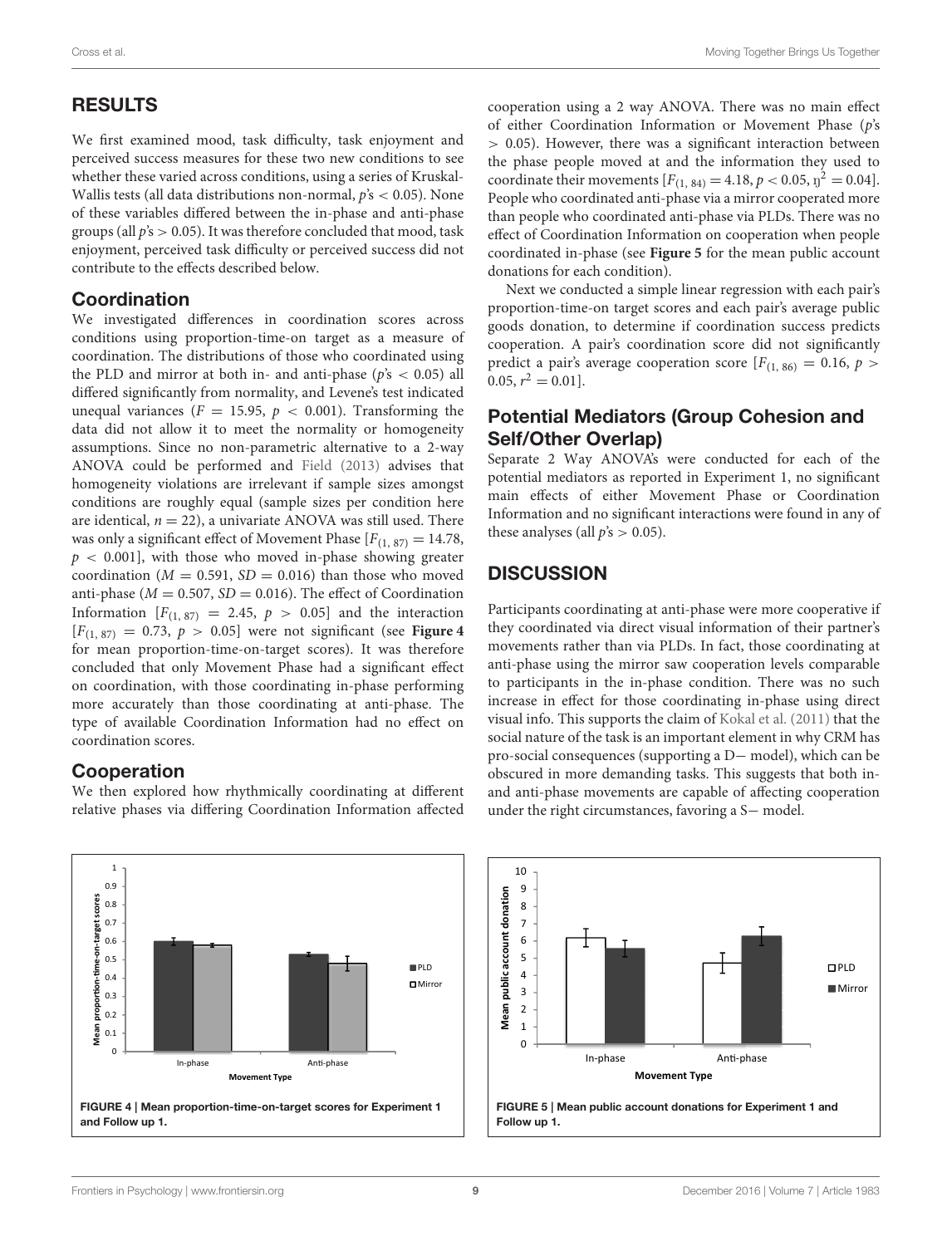Coordination scores (proportion-time-spent-on-target) again did not significantly predict cooperation scores (supporting a P− model). There is still no evidence that coordination success is driving CRM's effect on cooperation, replicating the result from Experiment 1 and supporting work by [Kirschner and Ilari \(2014\)](#page-12-4) and [Launay et al. \(2013\)](#page-12-15).

Greater cooperation can therefore follow either in- and anti-phase CRM compared with uncoordinated movements. However, analyses of coordination scores have shown that actual coordination does not seem to be driving this effect. The degree of coordination does not successfully predict the degree of cooperation. So what is it about the CRM task that is driving differences in cooperation? What are the critical differences between the coordinated and uncoordinated versions of this task?

## FOLLOW UP 2

In the CRM task people make the same (horizontal) movements at a shared frequency (0.75 Hz), while in the control task people make different movements (circular and vertical) at different frequencies (0.6 or 0.9 Hz). This means there are two potential differences between the CRM task and the control, type of movement and frequency of movement. Having participants perform different movements is essential to break coordination in the control task, since research shows people will end up falling into one of the two stable phases of coordination when performing the same kinds of movement unless they are trained to achieve out-of-phase coordination [\(Kelso, 1995\)](#page-12-5).

When engaging in CRM in everyday life (e.g., when dancing), people often coordinate different movements to the same overall rhythm. What is more, [Lakens \(2010\)](#page-12-28) has shown that people judge coordinated rhythmically moving co-actors as more entitative (seeing each other more as a unified group than as disparate individuals) regardless of whether they are coordinating exactly the same movements or not. Therefore, in order to investigate whether coordinating different movements to the same rhythm could also affect cooperation, a further followup condition was run in which participants coordinated different movements but to the same frequency. This is compared with the original control and the original in-phase CRM conditions from Experiment 1. It was hypothesized that coordinating different movements to the same overall frequency would foster greater cooperation than performing uncoordinated movements.

## METHODS

## **Participants**

Twenty-two undergraduate students at Leeds Beckett University volunteered to participate (4 males and 18 females,  $M_{\text{age}} = 18.73$ year,  $SD<sub>age</sub> = 4.32$ ). All participants were naive to the aims of the study. This study was approved by the Leeds Beckett University Psychology Ethics Review Board.

#### Design, Measures, and Procedure **Movement task**

Participants made different movements but at the same frequency (0.75 Hz). One participant moved the joystick vertically and the other in clockwise circles. Participants switched movements each trial. Otherwise the structure of the movement task was identical to the Control in Experiment 1. This condition (Coordinated) was then compared with the original in-phase (In-phase) and control condition (Control) from Experiment 1. With no defined target relative phase we analyzed coordination using MVL. The remaining measures and procedure were identical to those reported in Experiments 1.

## RESULTS

We first examined mood, task difficulty, task enjoyment and perceived success measures to see whether these varied across conditions using a series of Kruskal-Wallis tests (All data's distributions not normal,  $\dot{p}$ 's < 0.05). There was no significant effect of any of the above variables (all  $p's > 0.05$ ). It was therefore concluded that mood, task enjoyment, perceived task difficulty or perceived success did not contribute to the effects described below.

#### Coordination

We then investigated whether coordination scores differed across conditions using an independent samples Kruskal-Wallis test (recall coordination data previously failed normality tests). There was a significant effect of Movement Type on coordination scores  $[H_{(2)} = 57.83, p < 0.001]$ . Pair-wise comparisons with adjusted p-values showed that those who moved In-phase coordinated significantly more than those in the Coordinated condition (U  $= 3.8, p < 0.001$ ) and those in the Control ( $U = 7.60, p < 0.001$ ). Those in the Coordinated condition coordinated significantly more than those in the Control ( $U = 3.8$ ,  $p < 0.001$ ). See **[Figure 6](#page-9-0)** for the mean MVL scores.

## Cooperation

Next we examined the cooperation scores of those in the Coordinated compared with the original In-phase and Control conditions from Experiment 1. A univariate ANOVA was performed to see whether cooperation (mean public account donation) differed across the three movement conditions (Inphase, Coordinated and Control). There was a significant effect of

<span id="page-9-0"></span>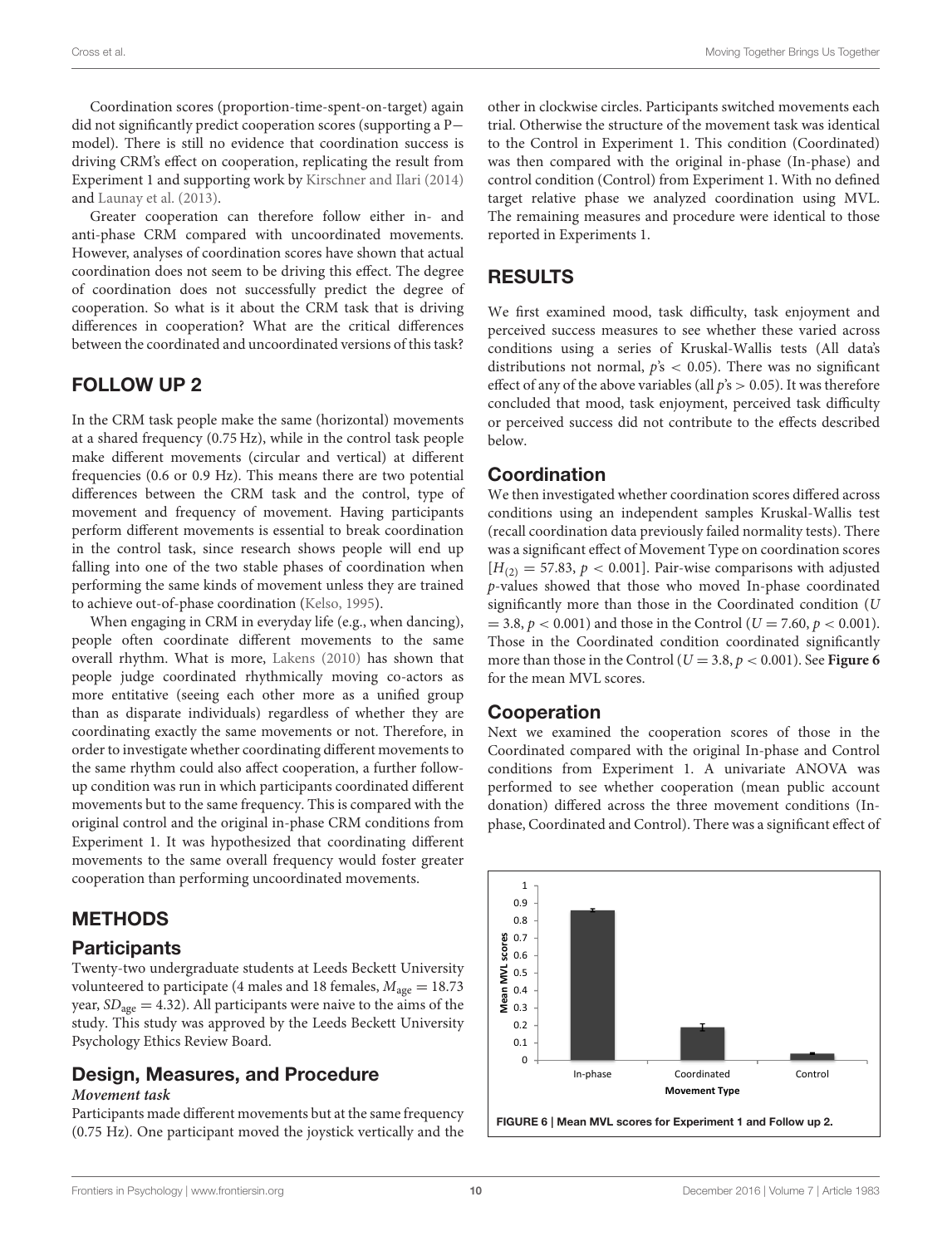Movement Type  $[F_{(2, 63)} = 5.69, p < 0.01 \text{ y}^2 = 0.15]$ . Bonferroni post-hoc tests indicated that those who moved In-phase  $(M =$ 6.19,  $SD = 2.24$ ) showed more post-coordination cooperation than those in the Control ( $M = 4.2$ ,  $SD = 2.81$ ,  $p < 0.05$ ). Those in the Coordinated condition ( $M = 6.72$ ,  $SD = 2.74$ ) also showed more cooperation than those in the Control ( $p < 0.01$ ). There was no difference in cooperation between those in the Coordinated condition and those who moved In-phase ( $p > 0.05$ ). See **[Figure 7](#page-10-0)** for the mean public account donations for each condition.

#### Potential Mediators (Group Cohesion and Self/Other Overlap)

A univariate ANOVA and Kruskal Wallis test (recall previous normality scores) again confirmed that there were no significant differences in any of the candidate mediators between conditions (all  $p's > 0.05$ ).

#### **DISCUSSION**

The results of this follow up show that similar levels of cooperation are seen after coordinating different movements to a common frequency as are seen after in-phase coordination, despite levels of actual coordination being significantly lower. MVL scores show that coordinating different movements to a common frequency produced significantly less tight coordination than coordinating at in-phase but significantly tighter coordination than in the original control. This was not the pattern observed in cooperation, however. The Coordinated and In-phase conditions produced comparable levels of cooperation, and both showed higher cooperation than the Control condition.

These results suggest that people do not need to perform the same type of movements for coordination to have cooperative social consequences and emphasize again that tightness of coordination is not directly linked to the magnitude of cooperation (P− model). The important factor appears to be that they coordinate to a common rhythm. Verbal reports from participants in this new condition also indicated that participants felt they were coordinating their actions. Multiple participants in this condition reported that they were trying to coordinate one full cycle of their movements to a full cycle of the other's

<span id="page-10-0"></span>

movements (i.e., trying to complete one full up-down-up cycle on the time it took the other to complete a full circle).

This, along with the other findings reported in this paper, suggests that it is not moving at some particular phase, or a given tightness in coupling which fosters cooperation. Rather, the crucial factor appears to be just intentionally moving in time with somebody in a clearly social context, regardless of whether the same movements are performed or whether there is a specific phase locking.

#### GENERAL DISCUSSION

The experiment and follow ups detailed here showed that those who perform a simple CRM task are more cooperative post-task than those who perform a control task. We also showed that similar effects obtain following anti-phase coordination and after coordinating different movements to the same overall rhythm. We found no evidence that the degree of coordination predicts the degree of cooperation, and no evidence that increases in group cohesion or blurring of self/other overlap were mediating CRM's effects on cooperation. The effects on cooperation seem to mostly stem from simply moving in time in a social context.

#### Revisiting Model Classes

#### Synchrony (S+) vs. Coordination (S−)

The results of Experiment 1 initially supported S+ models, with no significant effect of anti-phase movement on cooperation. However, the point-light displays we used only provided information about the coordinated rhythmic movement, and may detract from the social context. Increasing the salience of the social context by using mirrors led to anti-phase movements affecting cooperation to the same extent as inphase movements. In addition, different movements at the same frequency led to greater cooperation than different movements at a different frequency. The former are still coordinated in that they are matched in time (and participants reported working to coordinate this timing). Overall, these results suggest it is temporal coordination, and not just synchrony, which can lead to pro-social consequences and so future models should be of the S− class.

#### Direct (D+) vs. Indirect (D−)

Across all three studies, we found no effects of any candidate mediating variable on cooperation. It's worth noting at this point that we only looked at interactions between pairs of coordinating co-actors, and different dynamics may be at play when groups of 3 or more engage in CRM. This may be especially relevant for the group cohesion findings, as group cohesion may not be an appropriate construct for two person groups. Petersen et al. [\(2004\)](#page-12-29) suggest group cohesion is an inter-individual attitude derived from depersonalized liking on the basis of group prototypicality. In other words, group cohesion may not be an appropriate concept for a pair of individuals. Similarly, Hogg and Turner [\(1985\)](#page-12-30) propose that group cohesion is unlikely to be explained in terms of very personal constructs of self and other, but in terms of more general social similarities with larger numbers of people. It may be the case that group cohesion is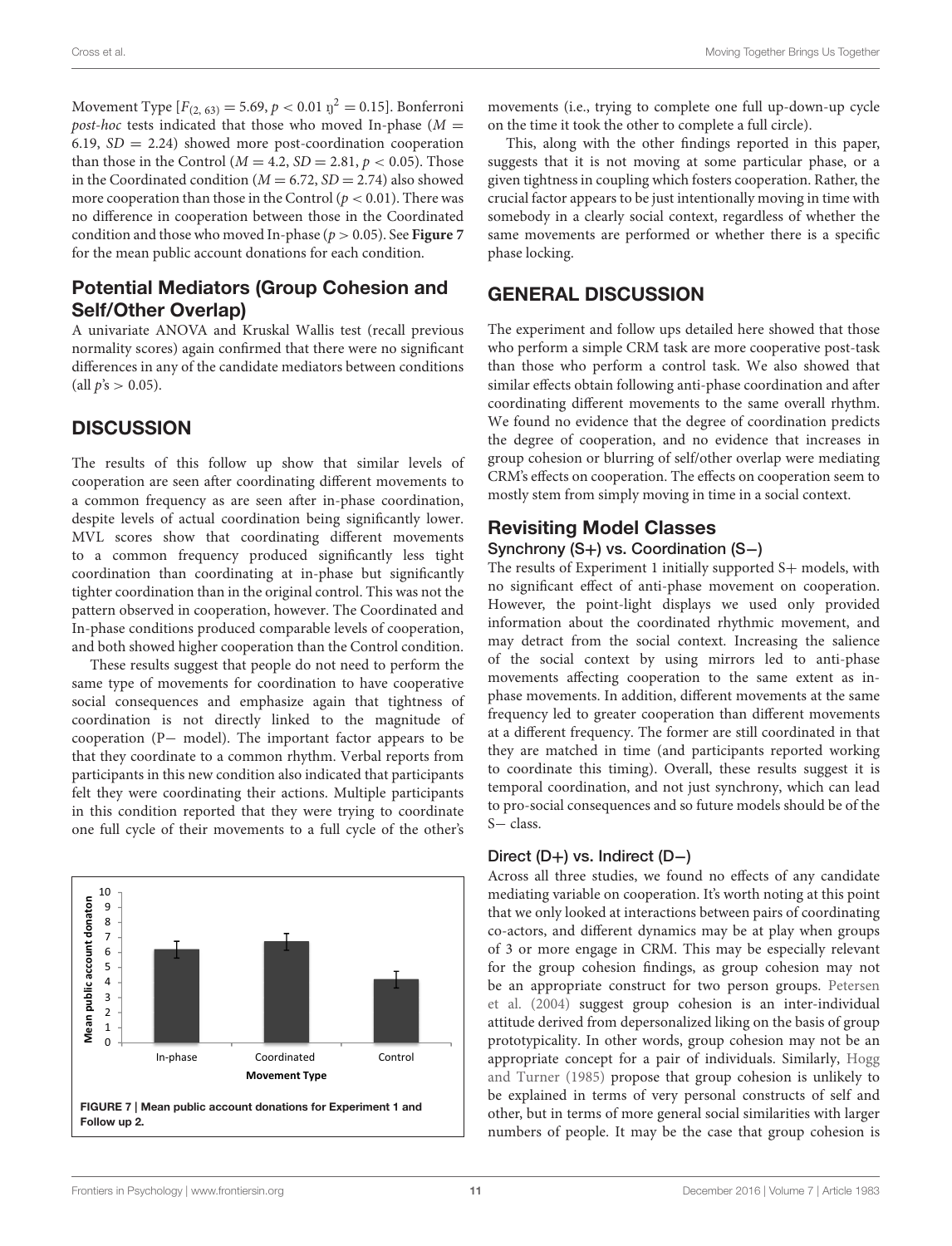an important factor in groups of three or more, but is not an appropriate mediator between CRM and cooperation in two person groups as is seen here.

Alternatively it may be the case that we failed to see changes in potential mediators due to a testing effect confound. It is possible that including pre as well as post-test measures of mediators may have restricted participants post-test responses. We do not however believe that this is a likely explanation, since in other work (Cross et al., Submitted) increases in group cohesion amongst larger groups have been found using these test-retest measures.

Still, results reported here showed greater cooperation amongst pairs who had performed coordinated movement than those who had performed uncoordinated movement, which was not mediated by any of the variables suggested by the literature.

We did observe an effect of social context, whereby having visual access to one's partner during the coordination task was necessary to obtain an effect of anti-phase coordination on cooperation. This pattern of results supports a D− model and is consistent with previous work showing that coordination does not have positive social consequences if the coordination task does not have a social component.

## Predicting Individual (P+) or Group Level (P−) Effects

Again, we found no evidence that the quality of coordination between participants predicted the amount of cooperation they exhibited. In addition, there was no increase in coordination stability in anti-phase movements when co-actors coordinated via direct movement information, but cooperation did increase. Once people perceive that they are temporally coordinating in a social context, greater cooperation follows. This supports P- class models for future work.

#### Limitations

The findings presented in this paper apply only to cases of intentional coordination. They may not necessarily generalize to instances of unintentional coordination. This remains an interesting point for future work to explore. A further limitation is that the results of Experiment 1 were analyzed in conjunction with both of the follow ups. These results are effectively exploratory and require independent replication.

## **REFERENCES**

- <span id="page-11-0"></span>Anshel, A., and Kipper, D. A. (1988). The influence of group singing on [trust and cooperation.](https://doi.org/10.1093/jmt/25.3.145) J. Music Ther. 25, 145–155. doi: 10.1093/jmt/ 25.3.145
- <span id="page-11-5"></span>Aron, A., Aron, E. N., and Smollan, D. (1992). Inclusion of other in the self scale and the structure of interpersonal closeness. J. Pers. Soc. Psychol. 63, 596–612. doi: [10.1037/0022-3514.63.4.5966](https://doi.org/10.1037/0022-3514.63.4.5966)
- <span id="page-11-7"></span>Batschelet, E. (1981).Circular Statistics in Biology, Vol. 371. London: Academic Press, New York.
- <span id="page-11-6"></span>Berg, J., Dickhaut, J., and McCabe, K. (1995). Trust, reciprocity, and social history. Games Econ. Behav. 10, 122–142. doi: [10.1006/game.1995.1027](https://doi.org/10.1006/game.1995.1027)

#### **SUMMARY**

The current studies demonstrated that people who engage in a simple CRM task are more cooperative post task than people who engage in a control task. By relying on a welldefined and well-understood CRM task (see [Golonka and Wilson,](#page-12-31) [2012](#page-12-31) for a review), we were able to systematically manipulate a variety of task-critical parameters. This level of control means that we were able to begin identifying properties that eventual explanatory models of CRMs effect on cooperation must possess. In summary, our results indicate that this effect (1) follows from coordination generally, not just in-phase synchrony, (2) is indirect, in that coordination must occur in a social context; but direct in that the effect does not depend on coordination causing changes in mediating variables, and (3) is not proportional to individual level coordination performance.

## ETHICS STATEMENT

Participants were provided with an information sheet explaining the nature of the research prior to making an appointment to participate in the research. When potential participants arrived at their appointment, they were provided with a detailed consent form detailing their rights as participants. They were free to ask the researcher any questions. If they were happy to continue, they signed the consent form and the experimental session began. The research was approved by the Leeds Beckett University Psychology Ethics Committee

## AUTHOR CONTRIBUTIONS

LC conducted the experiments and analyses reported in this paper as part of his Ph.D. under the supervision of SG (director of studies) and AW (second supervisor). All authors therefore contributed to the design and analysis of the studies and we all contributed equally to the writing.

## SUPPLEMENTARY MATERIAL

The Supplementary Material for this article can be found [online at: http://journal.frontiersin.org/article/10.3389/fpsyg.](http://journal.frontiersin.org/article/10.3389/fpsyg.2016.01983/full#supplementary-material) 2016.01983/full#supplementary-material

<span id="page-11-8"></span>Bingham, G. P. (1987). Dynamical systems and event perception. Perception 2:4.

- <span id="page-11-2"></span>Bingham, G. P. (2001). "A perceptually driven dynamical model of rhythmic limb movement and bimanual coordination," in Proceedings of the 23rd Annual Conference of the Cognitive Science Society (Hillsdale, NJ: LEA Publishers), 75–59.
- <span id="page-11-3"></span>Bingham, G. P. (2004). A perceptually driven dynamical model of bimanual rhythmic movement (and phase perception). Ecol. Psychol. 16, 45–53. doi: [10.1207/s15326969eco1601\\_6](https://doi.org/10.1207/s15326969eco1601_6)
- <span id="page-11-4"></span>Brainard, D. H. (1997). The psychophysics toolbox. Spat. Vis. 10, 433–436.
- <span id="page-11-1"></span>Cirelli, L. K., Einarson, K. M., and Trainor, L. J. (2014). Interpersonal synchrony increases pro-social behaviour in infants. Dev. Sci. 17, 1003–1011. doi: [10.1111/desc.12193](https://doi.org/10.1111/desc.12193)